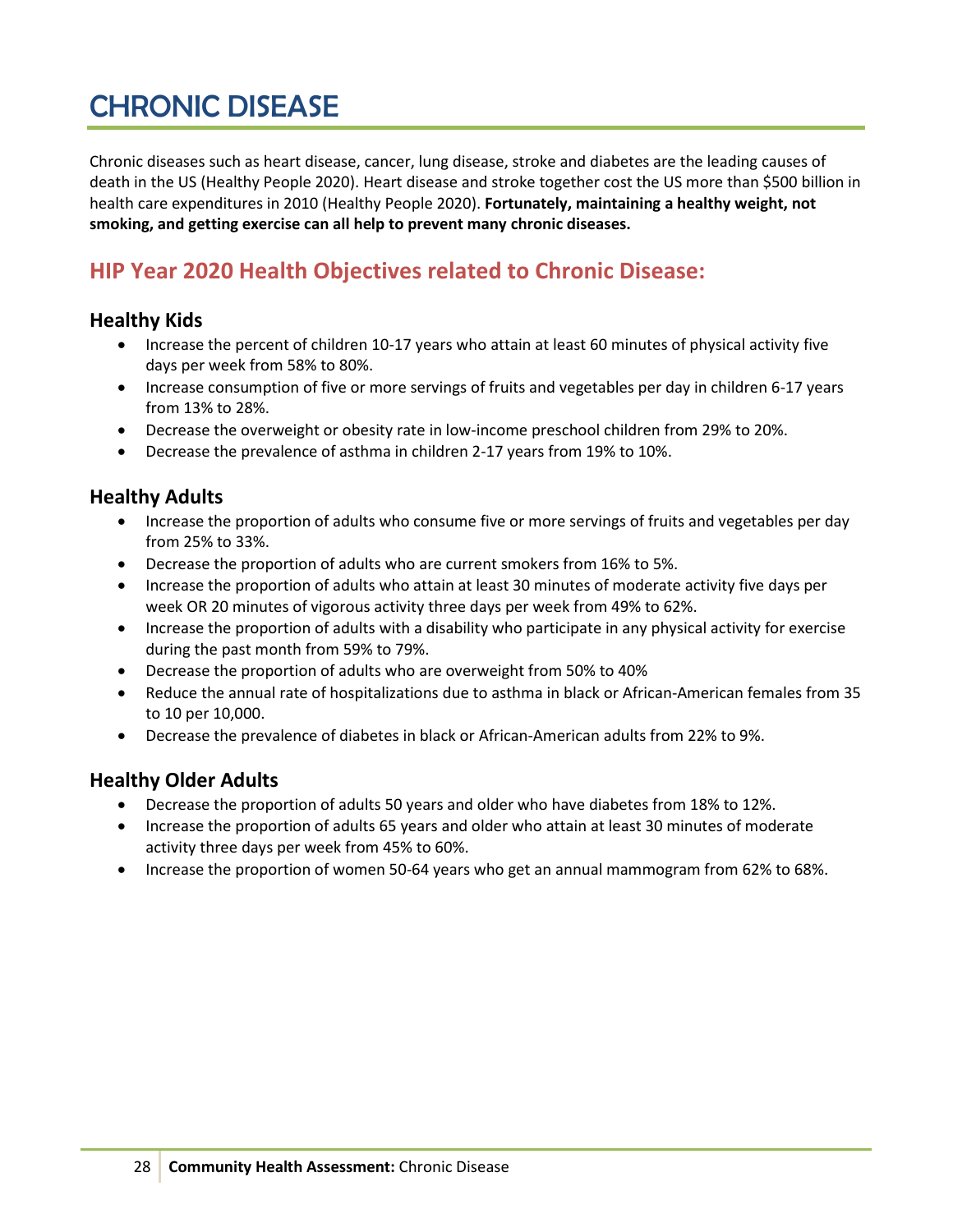#### **Health Outcomes**

#### **Heart Disease**

Heart disease is the leading cause of death in Washtenaw County. The average rate of deaths from heart disease in Washtenaw is 125 per 100,000 population (2006-2010 average). This is lower than the state (159 per 100,000) or nation (135 per 100,000). Blacks or African Americans have the highest heart disease mortality rate among county races or ethnicities (177 per 100,000), followed by Hispanics or Latinos (148 per 100,000). The rate for whites is [1](#page-11-0)22 per 100,000 and 46 per 100,000 for Asians.<sup>1</sup>

Both high blood pressure and high cholesterol contribute to heart disease. Washtenaw County Public Health tracks the self-reported rate of both in the HIP Survey. The rates have remained fairly constant over the last fifteen years. High risk groups include blacks or African-Americans, those with an income of less than \$35,000 per year, and residents with activity limitations<sup>[2](#page-11-1)</sup>.





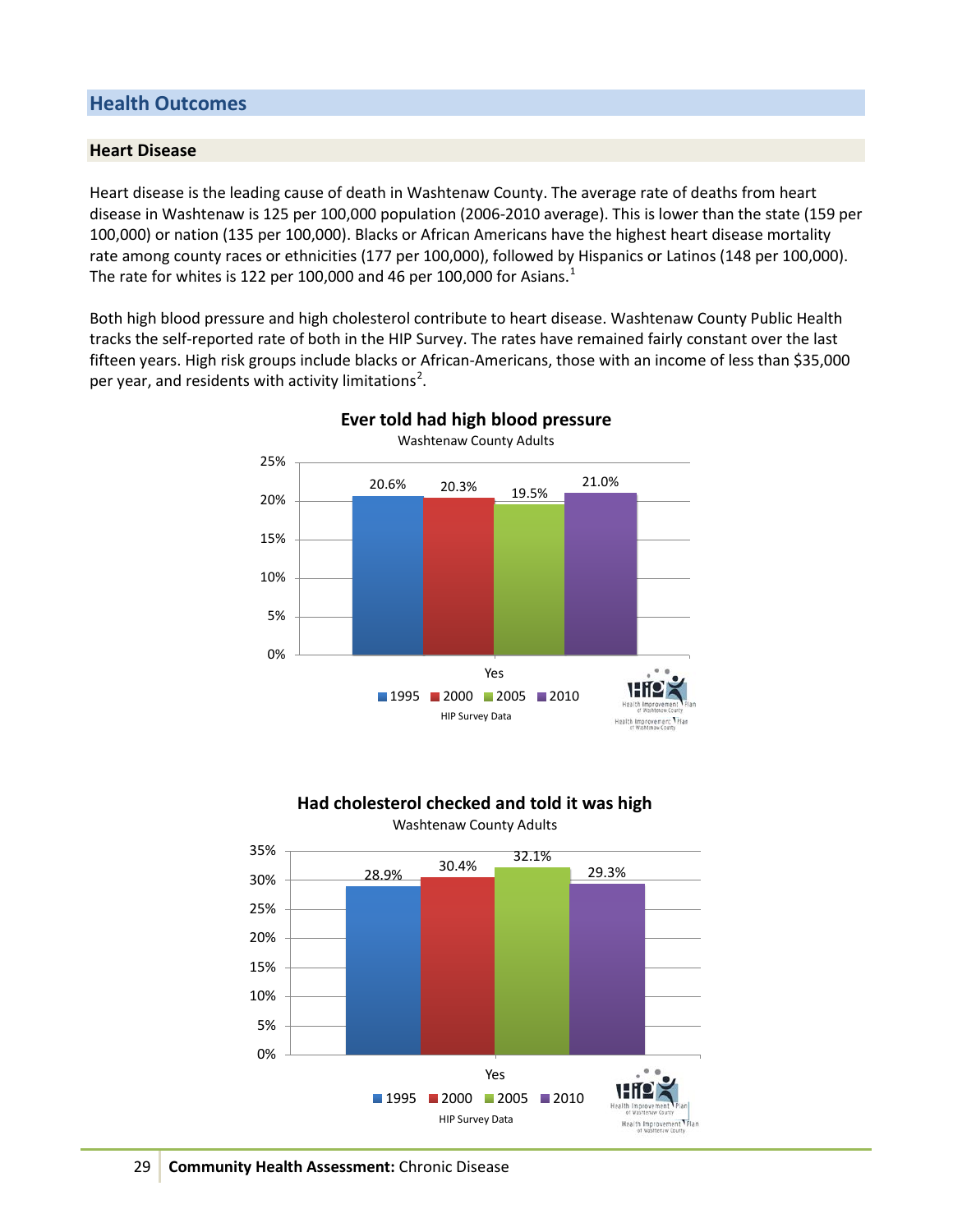#### **Cancer**

Cancer is the second leading cause of death in Washtenaw County. The rate of deaths from cancer in Washtenaw County is 162 per 100,000 population (2006-2010 average). This is lower than the state (185 per 100,000 population) or nation (177 per 100,000).<sup>[3](#page-12-0)</sup>

Blacks or African Americans in Washtenaw County have a higher cancer mortality rate (203 per 100,000) compared to residents of other races (162 per 100,000 for whites; 113 per 100,000 for Hispanic or Latinos; and 56 per 100,000 for Asians). These cancer mortality differences by race within the county are mirrored in state and national averages as well. $<sup>4</sup>$  $<sup>4</sup>$  $<sup>4</sup>$ </sup>

#### **Diabetes**

Diabetes is a serious illness that increases the risk for stroke and heart attack, blindness, kidney disease, and other chronic conditions. Overall, the risk for death among people with diabetes is about twice that of people of similar age without diabetes.<sup>[5](#page-12-2)</sup>

Type 2 diabetes is largely preventable. Risks include:

- Obesity
- Sedentary lifestyle
- Family history
- Age greater than 45

**For those over 50 years of age in Michigan, minorities are nearly twice as likely as whites to ever have been told they have diabetes.<sup>7</sup>**

In Washtenaw County, 8% of adults over the age of 18 have been told they have diabetes. This is lower than Michigan (10%) or the nation (9%).<sup>[6](#page-12-3)</sup> For those over 50 years of age in Michigan, minorities are nearly twice as likely as whites to ever have been told by a doctor that they have diabetes (Hispanics or Latinos 30%; blacks or African Americans 2[7](#page-12-4)%, compared to whites  $15\%$ .<sup>7</sup>

In Michigan, an additional 500,000 adults are estimated to have prediabetes, meaning they have a significantly higher risk for developing diabetes.<sup>[8](#page-12-5)</sup>

#### **Obesity**

Michigan was ranked as the  $5<sup>th</sup>$  heaviest state in 2011 and 31% of Michigan adults are obese. In 2010 alone, obesity-related health spending in Michigan was almost \$19 billion. If current trends continue, 50-60% of adults will be obese in Michigan by 2030. $9$ 

Obesity increases the risk of a number of leading health issues such as:

- Type 2 diabetes
- Coronary heart disease and stroke
- Hypertension
- Arthritis
- Obesity-related cancers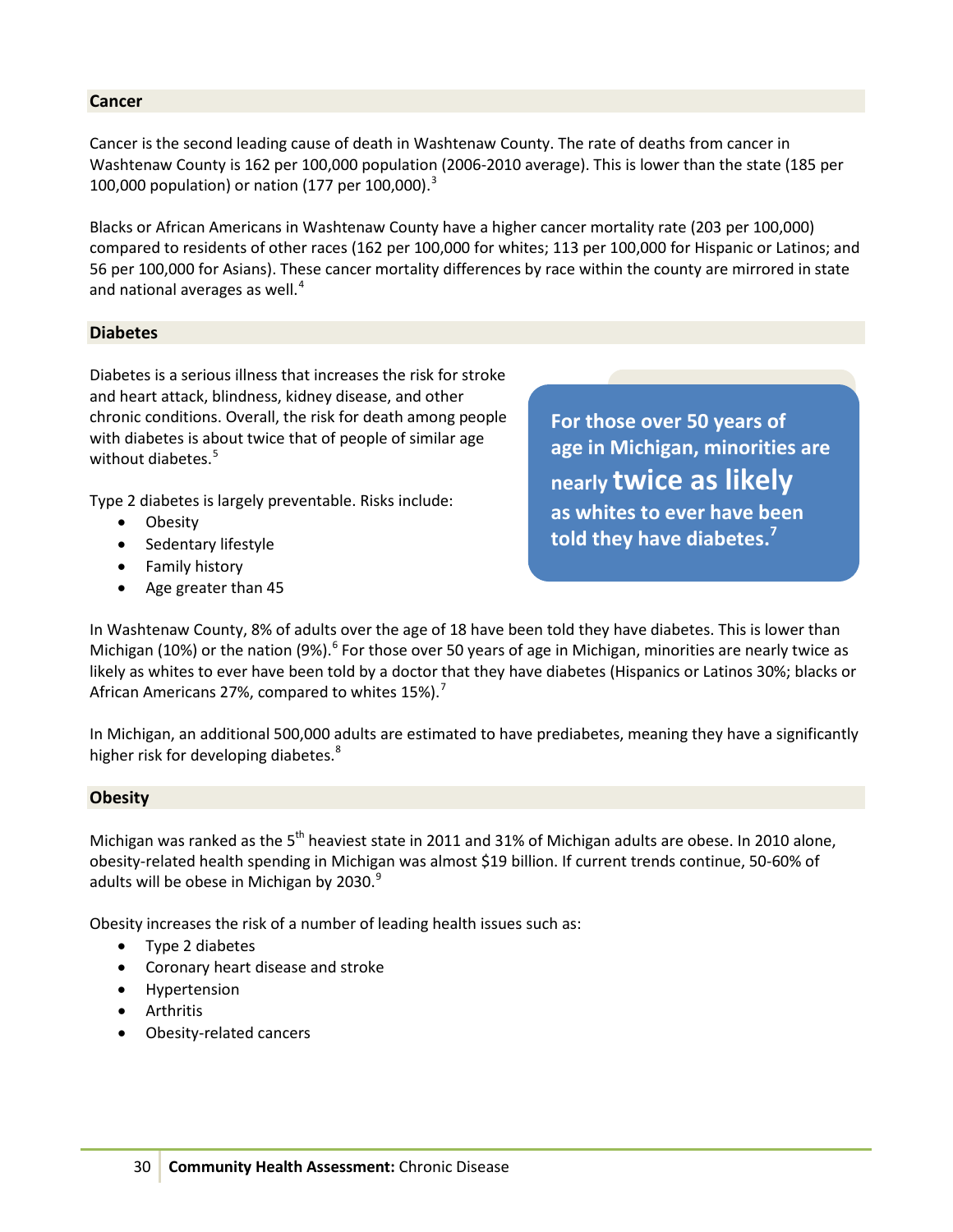The weight of county residents has been steadily increasing since 1995 (HIP Survey 1995, 2000, 2005, 2010). As of 2010, nearly 60% of adults reported being overweight or obese. Groups reporting a higher than average percent overweight or obesity in the county include African Americans (67%), those with activity limitations (69%), and individuals without health insurance (82%).



**Weight status risk**

#### Childhood Obesity

Obese children are at increased risk for type 2 diabetes, high blood pressure, high cholesterol, asthma and sleep apnea and muscle and joint problems.

31% of all Washtenaw County 9<sup>th</sup> and 11<sup>th</sup> graders are overweight or obese.<sup>[10](#page-12-7)</sup> In the Washtenaw County WIC program, 28% of low-income preschoolers were overweight or obese in 2012. A greater proportion of Hispanic or Latino preschoolers were overweight or obese (36%) compared to whites (27%) or blacks/African Americans (28%).

**Some good news:** Michigan is one of 19 states showing a decrease in childhood obesity. Among low-income preschoolers in Michigan, obesity has decreased from 14% in 2008 to 13% in 20[11](#page-12-8).<sup>11</sup>

**A greater proportion of Hispanic or Latino preschoolers are overweight compared to whites or blacks/African Americans in WIC.**

#### **Asthma**

In Washtenaw County, 19% of adults aged 18 and older report that they have been told by a doctor, nurse, or other health professional that they have asthma.<sup>[12](#page-12-9)</sup> This is higher than the state (15%) or the nation ([13](#page-12-10)%).<sup>13</sup> Groups more likely to report they have ever been told they have asthma by a health professional include blacks or African Americans (37%), those living in Ypsilanti (25%), and those with activity limitations (23%).<sup>[14](#page-12-11)</sup>

The annual rate of hospitalizations due to asthma for black or African-American adult females was 15 per 10,000 in 2009, down from 35 per 10,000 in 2005. This is higher than the countywide average rate of 12 per 10,000 (2006-2010).<sup>[15](#page-12-12)</sup> Nearly 10% of children ages 2-17 years in Washtenaw County have been told by their doctor they have asthma, down from 19% in 2005.  $^{16}$  $^{16}$  $^{16}$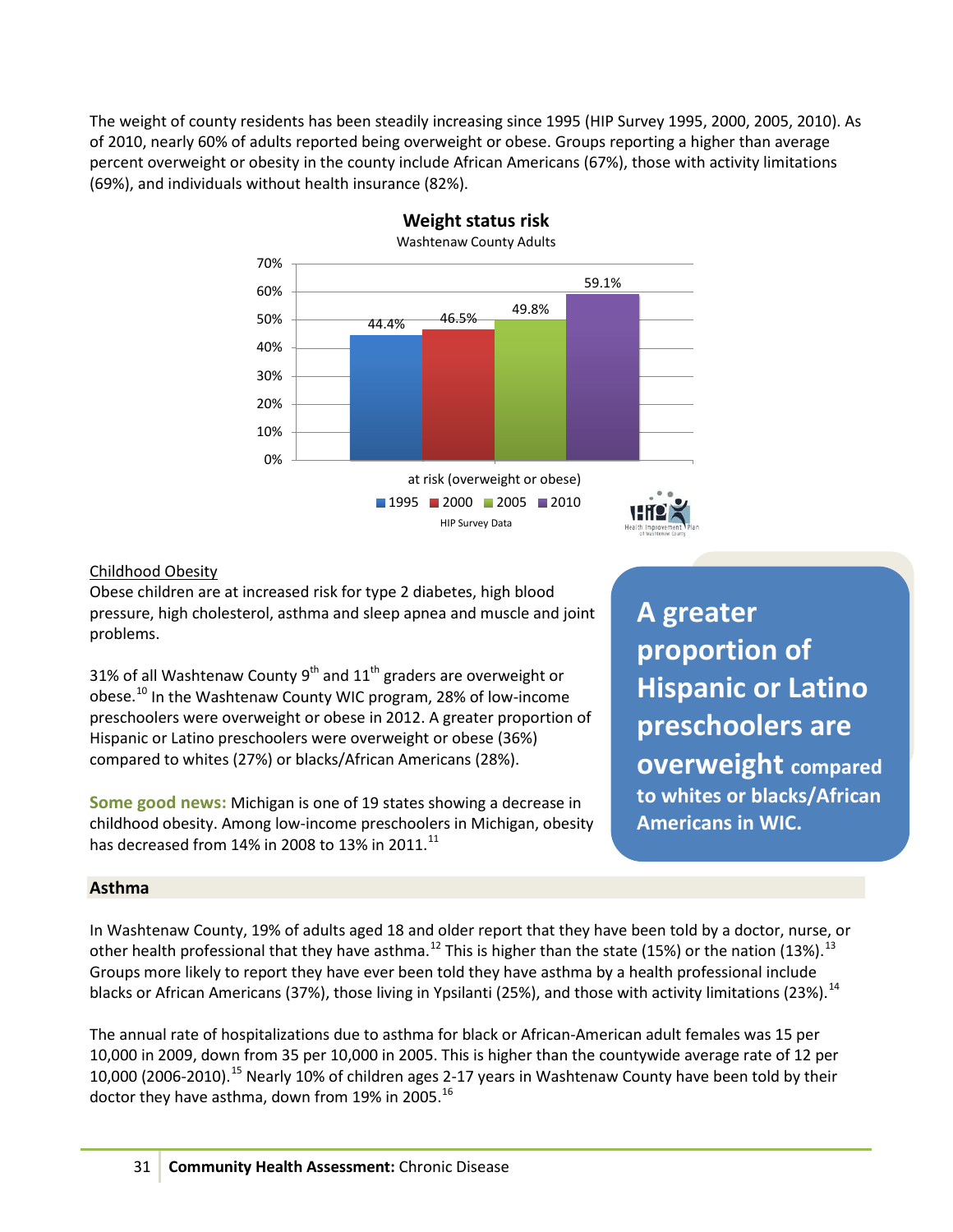#### **Health Factors**

#### **Health Behaviors**

Behaviors such as poor diet, a lack of exercise, and tobacco use contribute to chronic disease risk.

#### *Healthy Eating*

In Washtenaw County, just 18% of adults report consuming five or more servings of fruits and vegetables each day. <sup>[17](#page-12-14)</sup>This is worse than the state (22%) or the nation (24%). <sup>[18](#page-12-15)</sup>

#### **Least likely to report eating five or more servings of fruits and vegetables per day**[19](#page-12-16)

| <b>Subgroup</b>                                                       | % eating five or more servings<br>of fruits and vegetables per<br>day |  |  |
|-----------------------------------------------------------------------|-----------------------------------------------------------------------|--|--|
|                                                                       |                                                                       |  |  |
| Less than \$35,000 yearly income                                      | 10%                                                                   |  |  |
| Less than high school education                                       | 12%                                                                   |  |  |
| <b>Western Washtenaw County and</b><br>other suburban and rural areas | 9%                                                                    |  |  |
|                                                                       |                                                                       |  |  |

*Source: Washtenaw County HIP Survey, 2010*

#### *Sugar-Sweetened Beverages*

Sugar-sweetened beverages include soft drinks (soda or pop), fruit drinks, energy drinks and vitamin water drinks. These drinks are the largest contributor to added sugar intake in the US diet. Their use can lead to weight gain, type 2 diabetes, and cardiovascular disease risk. Almost half of the population in the US drinks these beverages on any given day. $^{20}$  $^{20}$  $^{20}$ 

The following map shows soft drink purchases by census tract.<sup>[21](#page-12-18)</sup> The portions of the county with greatest money spent on soft drinks are in Ann Arbor, Ypsilanti city and township, Pittsfield Township, Northfield Township, and Milan.



#### **Soda Expenditures, Ranked Percent of Total Expenditures by Tract, 2011**

Top 80th Percentile (highest expenditures) 60th - 80th Percentile 40th - 60th Percentile 20th - 40th Percentile Bottom 20th Percentile (lowest expenditures)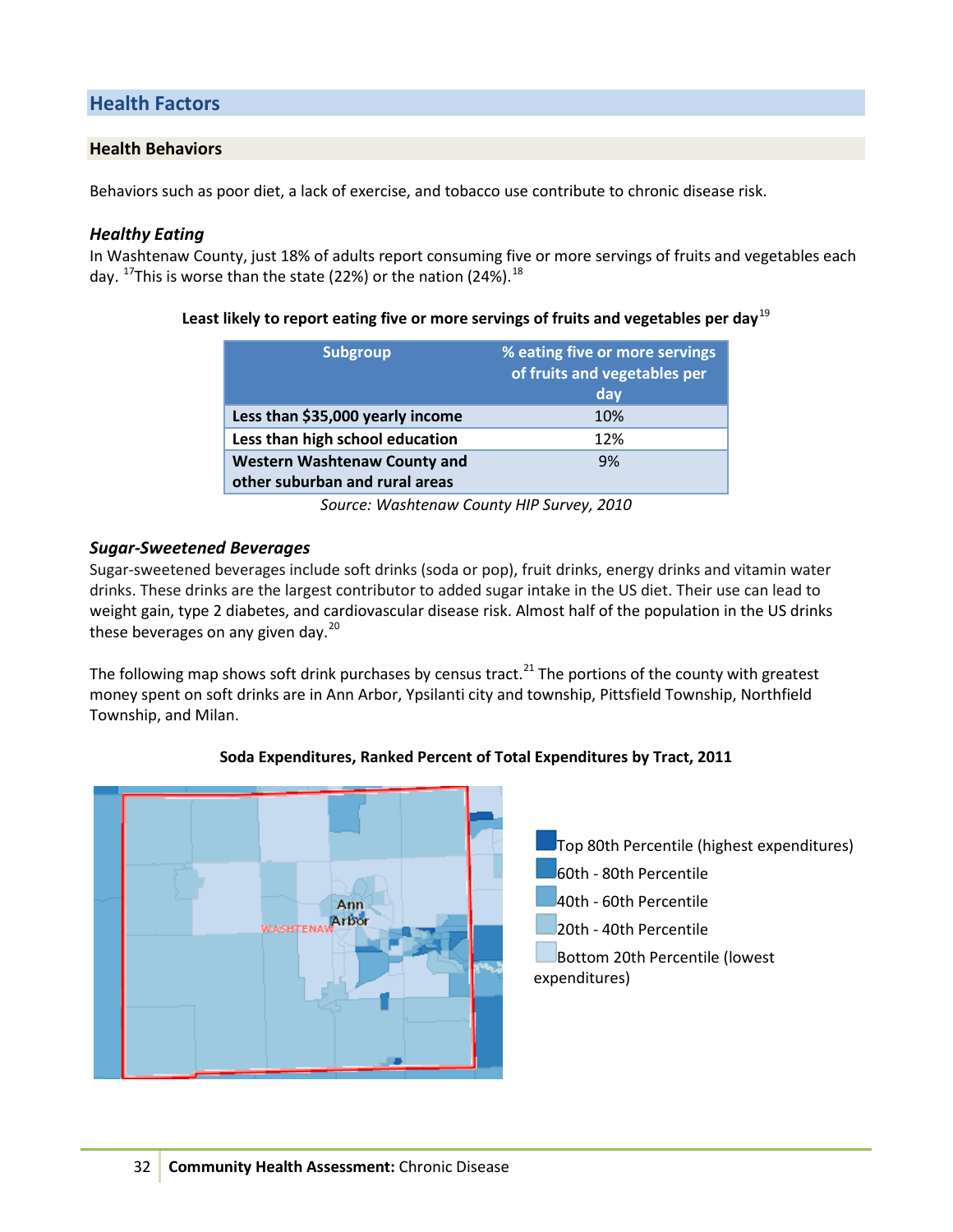#### *Fast Food*

In Washtenaw County, 43% of adult respondents report eating fast food once or more per week and 19% report eating it two or more times per week. In Ypsilanti, 56% of residents report eating fast food once or more per week. This is higher than other areas (42% in Ann Arbor, 29% in Western Washtenaw County). Blacks or African Americans were also more likely to report eating fast food once or more per week (48%) as were those with incomes less than \$35,000 per year (49%). $^{22}$  $^{22}$  $^{22}$ 

#### *Physical Activity*

In 2010, an encouraging 65% of residents reported getting the recommended amount of physical activity (defined as at least 20 minutes of vigorous physical activity three or more days per week, or at least 30 minutes of moderate physical activity five or more days per week). Those living in Ann Arbor are the most likely to report getting adequate physical activity (74%) and those living in outer suburban or rural areas are least likely (50%). More men report adequate levels (77%) compared to women (53%). Finally, for those earning less than \$35,000 per year, only 45% report getting adequate levels of physical activity which is lower than those making \$35,000-\$74,999 (70%) or those earning \$75,000 or more (81%).<sup>[23](#page-12-20)</sup>

#### *Tobacco*

Smoking is linked to leading causes of death such as cancer and cardiovascular disease. The smoking rate has been declining in Washtenaw County, from 23% in 1995 to 12% in 2010.<sup>[24](#page-12-21)</sup> This is lower than the state (20%) or the nation (19%).<sup>[25](#page-12-22)</sup>



### **Current smoking status**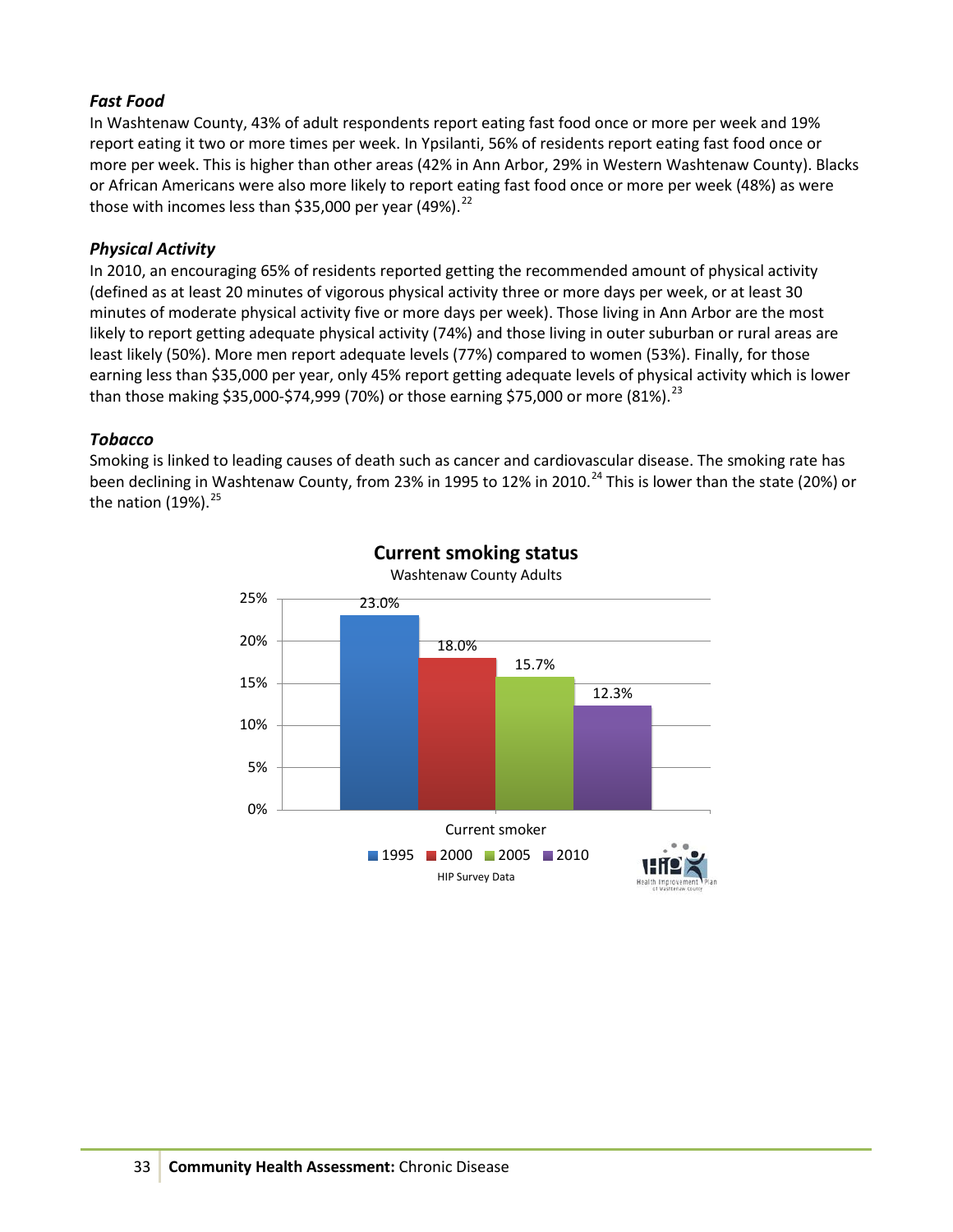In Washtenaw County, those more likely to report current smoking are<sup>[26](#page-12-23)</sup>:

#### **Current smoking status – Washtenaw County adults**

| <b>Subgroup</b>                 | % current<br><b>smokers</b> |
|---------------------------------|-----------------------------|
| 25-34 years old                 | 23%                         |
| <b>Student</b>                  | 26%                         |
| <b>Western Washtenaw</b>        | 20%                         |
| Ypsilanti                       | 14%                         |
| <b>Military service (yes)</b>   | 23%                         |
| Male                            | 16%                         |
| White                           | 14%                         |
| Less than high school education | 19%                         |
| <b>High school graduate</b>     | 22%                         |
| Some college                    | 18%                         |
| <b>No health insurance</b>      | 33%                         |
| <b>Activity limitations</b>     | 23%                         |

*Source: Washtenaw County HIP Survey, 2010*

Of adults in Washtenaw County, 32% are current or former (defined as ever smoking 100 or more cigarettes) tobacco users. The majority (73%) of current smokers in Washtenaw County report attempting to quit within the past 12 months. $27$ 

#### **Social and Economic Factors**

#### *Race*

In Washtenaw County, blacks or African Americans suffer from a higher burden of chronic illness than the majority of residents. Deaths from heart disease and cancer are both much higher among blacks or African Americans than whites. Also, diabetes and asthma disproportionately impact this population.

The 2005 Michigan Department of Community Health report, "Epidemiology of Asthma in Washtenaw County" reveals three times as many hospitalizations for asthma occurred among blacks or African Americans compared to whites.<sup>[28](#page-12-25)</sup>

Social and environmental factors, particularly the unique stresses of racism, likely contribute to this inequality.<sup>[29](#page-12-26)</sup>

**In Washtenaw County, blacks or African Americans suffer from a higher burden of chronic illness than the majority of residents.**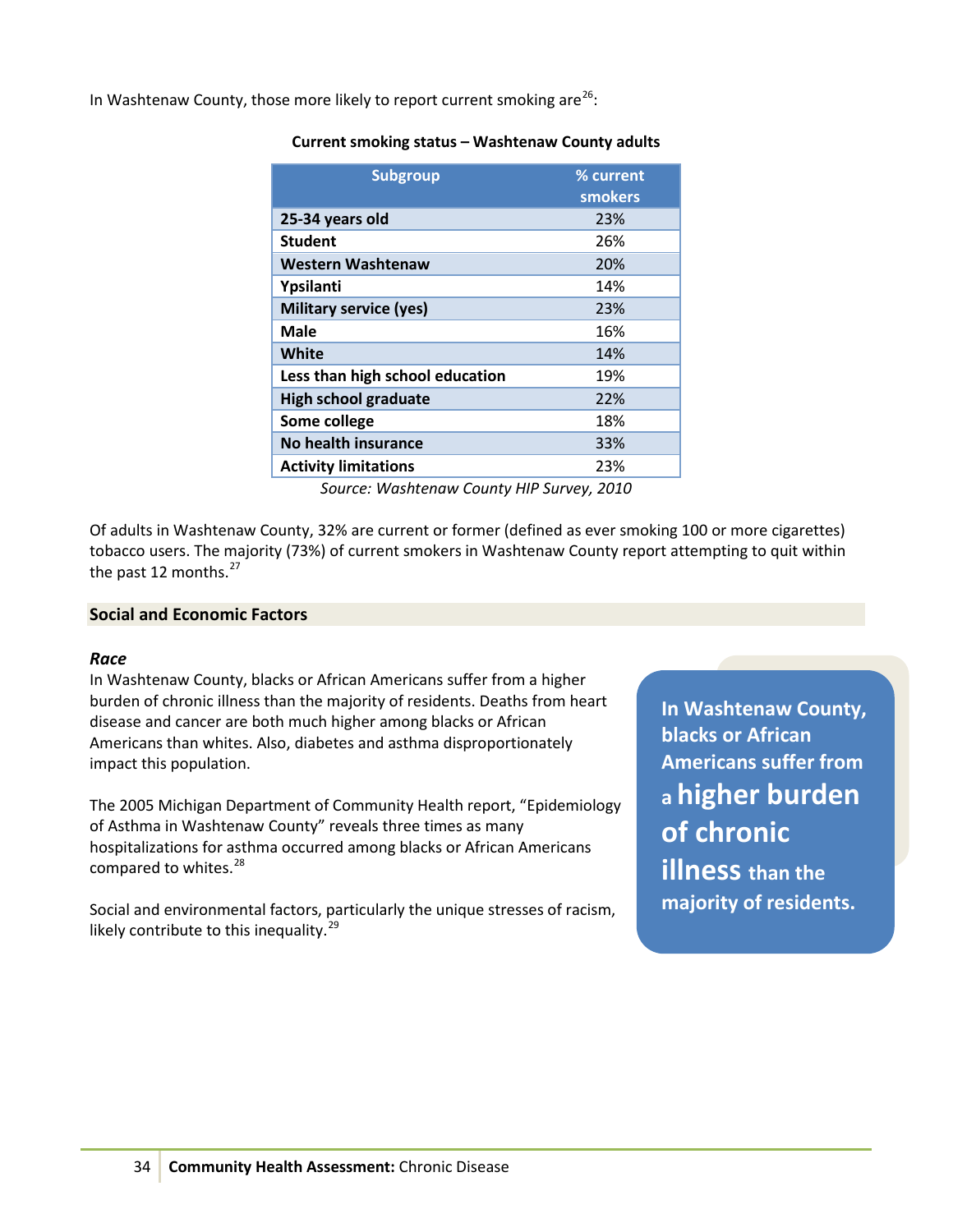#### *Income*

An estimated 14% of Washtenaw County residents live below the poverty level, and 27% have incomes below 200% of the poverty level.<sup>[30](#page-12-27)</sup> Having a low income puts a resident at risk for poor physical and mental health.

|                                                                     | <b>Income less</b><br>than \$35,000<br>per year | <b>County Average</b> |
|---------------------------------------------------------------------|-------------------------------------------------|-----------------------|
| General health status (fair or poor)                                | 28%                                             | 12%                   |
| Days in month physical health not<br>good (10 or more)              | 19%                                             | 13%                   |
| Day is month mental health not good<br>(10 or more)                 | 31%                                             | 14%                   |
| Seriously thought of committing<br>suicide in past 12 months        | 12%                                             | 5%                    |
| <b>Activity limited due to</b><br>physical/mental/emotional problem | 27%                                             | 21%                   |
| Overweight or obese (yes)                                           | 60%                                             | 59%                   |
| Does not get adequate physical<br>activity                          | 55%                                             | 35%                   |
| Eats less than five servings of fruits<br>and vegetables per day    | 90%                                             | 82%                   |
| <b>Current smoker</b>                                               | 12%                                             | 12%                   |
| Adults in family reduced food intake<br>due to cost in past year    | 13%                                             | 5%                    |

#### **Health Status of Low-Income Adults in Washtenaw County**

*Source: Washtenaw County HIP Survey, 2010*

#### **Clinical Care**

The following clinical care issues relate specifically to chronic disease. See also Access to Care for a discussion of leading access to care issues.

#### *Cancer Screenings*

Approximately 73% of women 50-64 years report receiving an annual mammogram.<sup>[31](#page-12-28)</sup>

The percentage of women aged 18 and older who self-report that they have had a Pap test in the past three years is 85%. This is higher than the state (81%) or the nation (80%).  $32$ 

Of HIP Survey (2010) respondents 50 and older, 73% reported ever receiving a sigmoidoscopy and colonoscopy exam to view the colon for signs of cancer or other health problems. 68% report having had one of these exams in the past two years.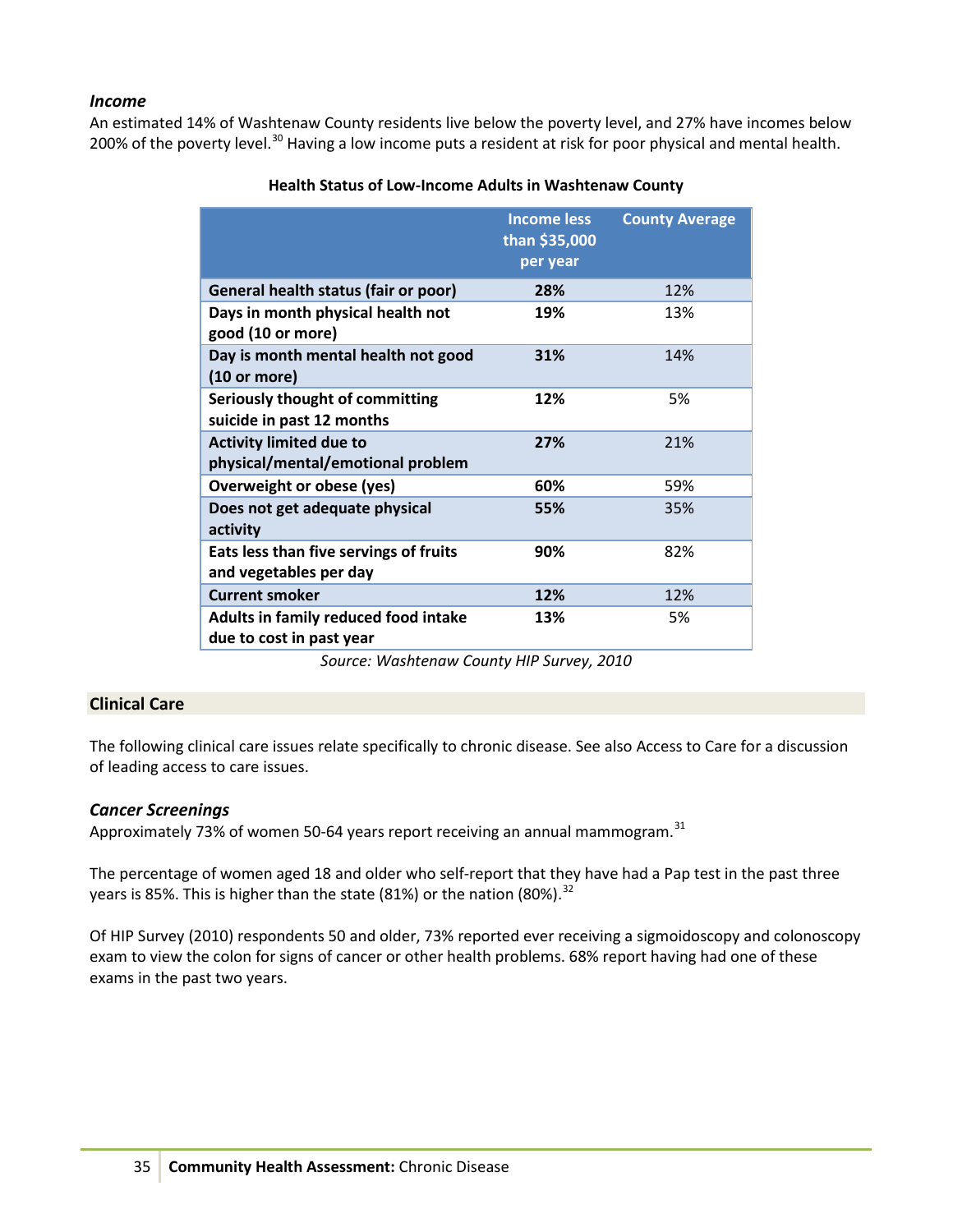#### *Advice about Weight in Past Year*

The majority (75%) of HIP Survey 2010 respondents report that their health professional did not give them any advice about their weight in the past year.



# **Health professional did not give advice**

#### *High Blood Pressure Management*

The percentage of adults aged 18 and older in Washtenaw County who self-report that they are not taking medication for their high blood pressure in 26%. This is higher than the state (21%) or the nation (22%).  $33$ 

#### **Physical Environment**

#### *Air Quality*

Poor air quality is associated with higher rates of asthma, poor lung function, and chronic bronchitis. The average daily measure of fine particulate matter the Washtenaw County is 11.7 micrograms per cubic meter, higher than Michigan (9.9 micrograms per cubic meter). The National benchmark is 8.8 micrograms per cubic meter.<sup>[34](#page-12-31)</sup>

#### *Walking, Biking, and Transit*

Walking and biking are healthy and relatively cheap ways to get exercise. Safe walking or biking, however, is not always an option where sidewalks or paths are not available. In Washtenaw County, 74% of residents agree that there are pedestrian sidewalks, walking paths, or trails in or near their neighborhoods. Agreement varied by community from a high of 91% in Ann Arbor to a low of 51% in Western Washtenaw and other rural areas of the county.<sup>[35](#page-12-32)</sup> Overall, there are 980 miles of missing sidewalk and 1,404 miles of missing bike facilities in Washtenaw County communities.<sup>[36](#page-12-33)</sup>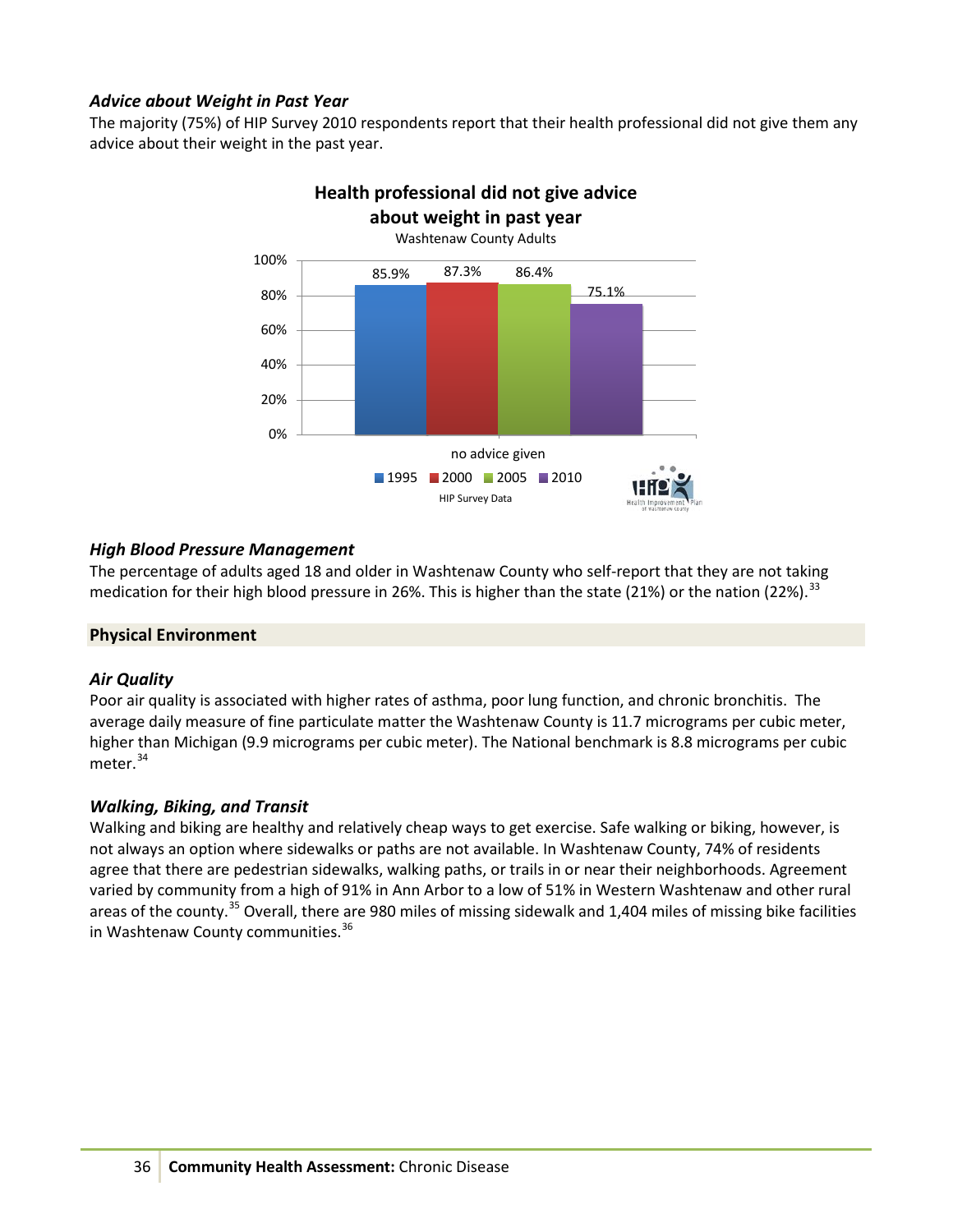Within and around the cities of Ann Arbor and Ypsilanti, there is fixed-route bus service. Ann Arbor has the most extensive bus service coverage in the county. Residents in Ypsilanti have limited access during nights and weekends; some low-income areas of Ypsilanti Township have very limited access to transit. For those living outside of Ann Arbor and Ypsilanti, 61% have no access to fixed-route service providing access to grocery stores, medical offices, and other essential destinations. For residents with disabilities, there is door-to-door service in the Ann Arbor and Ypsilanti areas available with an advance reservation.<sup>[37](#page-12-34)</sup>

Approximately 10,000 or 7.5% of households in Washtenaw County have no vehicle available.<sup>[38](#page-12-35)</sup> An estimated 4% of the population uses public transportation (buses) as their primary means of commuting to work.<sup>[39](#page-12-36)</sup> When asked, 22% of adult residents reported biking or walking in the past week for transportation.<sup>[40](#page-12-37)</sup>

**"Limited access to vital destinations, such as grocery stores and medical facilities, can have serious health and social implications on individuals and the community as a whole, as can limited access to employment and educational opportunities." 37**

#### *Parks, Recreation, and Fitness Facilities*

Washtenaw County has many city and county parks, and many residents (51%) live within one-half mile of a park.<sup>[41](#page-12-38)</sup> There are approximately 12 recreation and fitness facilities per 100,000, which is higher than the state (9 per 100,000) or the nation (10 per 100,000).  $42$ 

Residents in the City of Ypsilanti have more limited access to indoor recreational facilities that the rest of the county. There is currently no public or non-profit recreational facility operating in the city. In a phone survey of 600 residents of Ypsilanti, 7% indicated interest in the building of a full recreational facility in their service area. Families with children indicated the strongest interest in the facility, which may be because the existing for-profit facilities are adult-only facilities.<sup>[43](#page-12-40)</sup>

#### *Grocery Store Access*

Washtenaw County has a lower rate per 100,000 residents of grocery stores, SNAP (food stamp)-authorized food stores, and WIC-authorized food stores than the state and nation:

- Grocery stores: 17 per 100,000. This is lower than the state or nation (both are 21 per 100,000).  $^{44}$  $^{44}$  $^{44}$
- SNAP-authorized: 68 per 100,000. This is lower than the state (99 per 100,000) or nation (78 per 100,000).[45](#page-12-42)
- WIC-authorized: 16 per 100,000. This is a lower rate than the state (22 per 100,000), but it is the same as the nation (16 per 100,000).  $46$

#### *Food Access*

An estimated 27% of the population in Washtenaw County has more limited access to food, or low food access. Low food access is defined as a census tract in the county with many low-income residents and limited access to a supermarket or large grocery store. Areas of the county with low food access are shown in the map below and include Ann Arbor Township, Scio Township, Lodi Township, Pittsfield Township, Ypsilanti Township, Northfield Township, City of Ypsilanti, and Milan.<sup>[47](#page-12-44)</sup>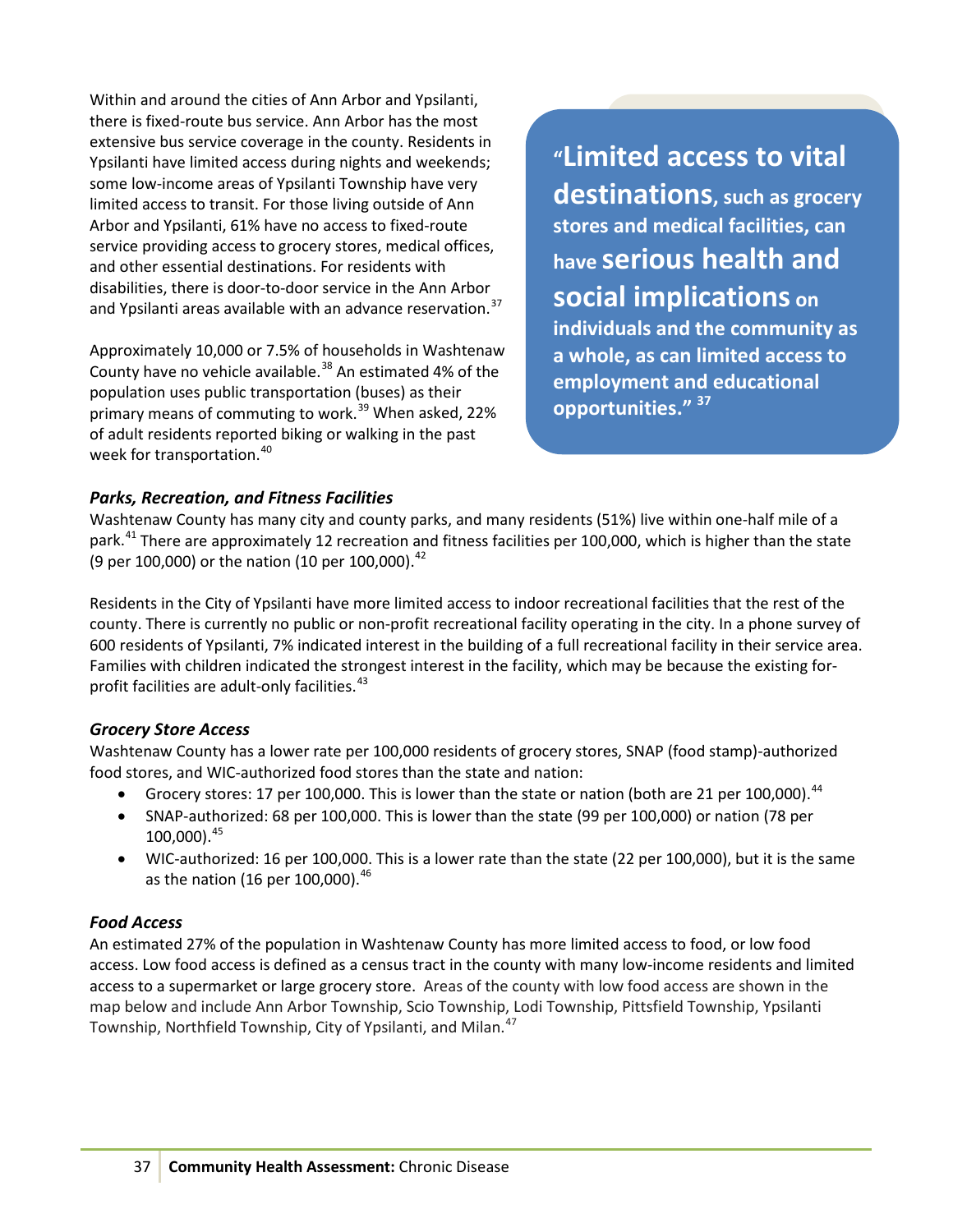

#### **Population with Limited Food Access, Percent by Tract, 2010**

#### *Fast Food Access*

Washtenaw County has an estimated rate of 73 fast food restaurants per 100,000 residents. This is a slightly higher rate than the state (65 per 100,000) or the nation (70 per 100,000).<sup>[48](#page-12-45)</sup>

#### *Tobacco Sales to Minors*

Currently, 90% of local vendors comply with laws restricting tobacco sales to minors.<sup>[49](#page-12-46)</sup>

**Washtenaw County has tools, knowledge, and determination. When properly resourced, we can be a model for the healthy community movement at state and national levels.**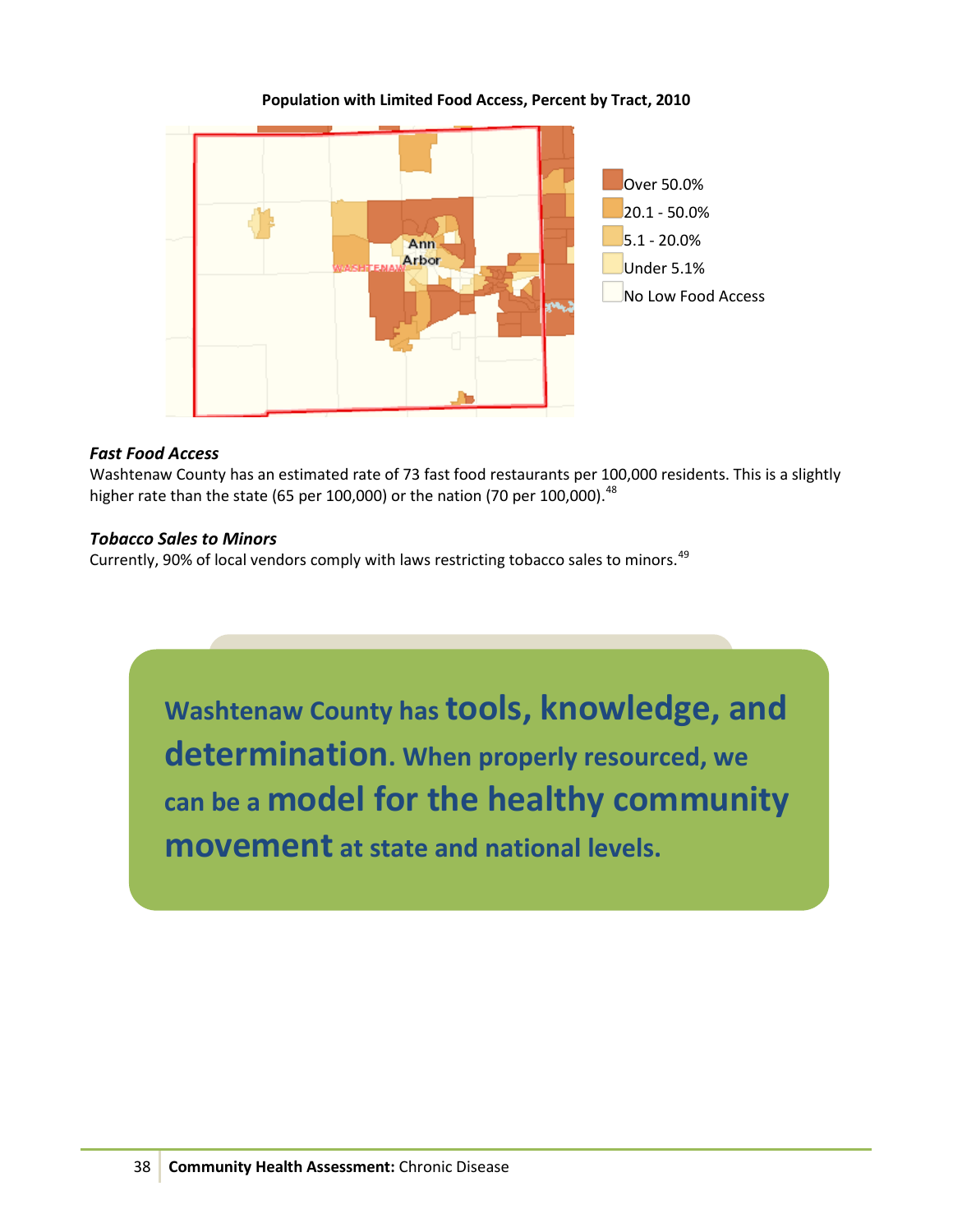#### <span id="page-11-0"></span>**Data Sources:**

 $\overline{a}$ 

 $1$  Centers for Disease Control and Prevention, National Center for Health Statistics, Underlying Cause of Death, 2006-2010. Accessed from www.chna.org

<span id="page-11-1"></span><sup>2</sup>HIP Survey, 2010.

<sup>3</sup> Centers for Disease Control and Prevention, National Center for Health Statistics, Underlying Cause of Death, 2006-2010. Accessed from www.chna.org

<sup>4</sup> Centers for Disease Control and Prevention, National Center for Health Statistics, Underlying Cause of Death, 2006-2010. Accessed from www.chna.org

<sup>5</sup> US Centers for Disease Control and Prevention, 2011 National Diabetes Fact Sheet. Accessed from http://www.cdc.gov/diabetes/pubs/estimates11.htm

<sup>6</sup> Centers for Disease Control and Prevention, National Center for Chronic Disease Prevention and Health Promotion, Diabetes Atlas: 2010. Accessed from www.chna.org

 $7$  Michigan Behavioral Risk Factor Survey, 2012.

<sup>8</sup> Fussman C, Byrd M. Prevalence of Preventive Health Behaviors Among Michigan Adults By Diabetes and Prediabetes Status. Michigan BRFSS Surveillance Brief. Vol. 7, No. 3. Lansing, MI: Michigan Department of Community Health, Lifecourse Epidemiology and Genomics Division, Surveillance and Program Evaluation Section, Chronic Disease Epidemiology Unit, July 2013.

 $9$  Trust for America's Health and the Robert Wood Johnson Foundation, 2012. Bending the Obesity Cost Curve in Michigan: Reducing the average body mass index in the state by 5 percent could lead to health care savings of more than \$8 billion in 10 years and \$24 billion in 20 years. Accessed from:

http://www.rwjf.org/content/dam/farm/reports/reports/2012/rwjf401442.

<sup>10</sup> Michigan Profile for Healthy Youth, 2012. Accessed from:

https://mdoe.state.mi.us/schoolhealthsurveys/ExternalReports/CountyReportGeneration.aspx

 $11$  CDC Vital Signs, August 2013, Progress on Childhood Obesity. Accessed from:

http://www.cdc.gov/vitalsigns/childhoodobesity/

 $12$  HIP Survey, 2010.

<sup>13</sup> Centers for Disease Control and Prevention, Behavioral Risk Factor Surveillance System, 2006-2010. Accessed from www.chna.org

 $14$  HIP Survey, 2010.

<sup>15</sup> Michigan Resident Inpatient Files, Division for Vital Records and Health Statistics, Michigan Department of Community Health. Accessed from: http://www.mdch.state.mi.us/pha/osr/CHI/HOSP/FRAME.HTML

<sup>16</sup> HIP Survey, 2005, 2010.

<sup>17</sup> HIP Survey, 2010.<br><sup>18</sup> Centers for Disease Control and Prevention, Behavioral Risk Factor Surveillance System, 2005-2009. Accessed from: www.chna.org

 $19$  HIP Survey, 2010.

<sup>20</sup> American Heart Association, 2010.

 $21$  Nielsen Claritas SiteReports, Consumer Buying Power, 2011. Accessed from www.chna.org.

 $22$  HIP Survey, 2010.

 $^{23}$  HIP Survey, 2010.

<sup>24</sup> HIP Survey 1995, 2010.

<sup>25</sup> Centers for Disease Control and Prevention, Behavioral Risk Factor Surveillance System: 2005-11. Accessed from: www.chna.org.

<sup>26</sup> HIP Survey, 2010.

 $27$  HIP Survey, 2010.